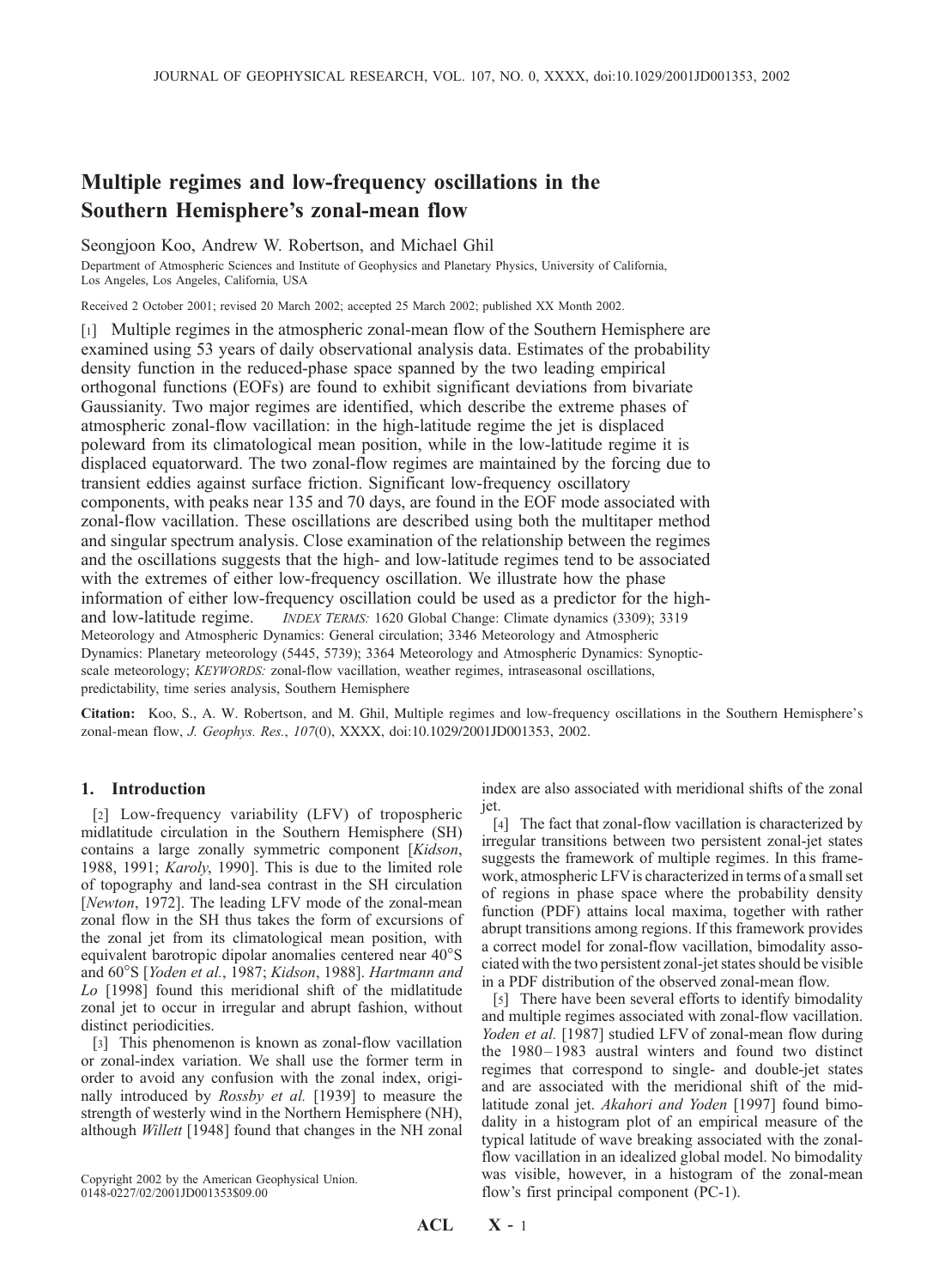[6] *Hartmann and Lo* [1998] also reported finding no bimodality in PC-1 of the observed zonal-mean SH flow. Kidson and Watterson [1999] studied zonally symmetric variability in a general circulation model and found no evidence of bimodality or multiple clusters in a univariate index of the vacillation. Evidence of multiple regimes associated with zonal-flow vacillation is thus still inconclusive.

[7] Hartmann and Lo [1998] did not find, moreover, a significant difference between the power spectrum of the zonal-mean flow's PC-1 and red noise, but other studies do suggest an intraseasonal time scale of the vacillation. Kidson [1986] studied the zonal-wind variations in the SH during the Global Weather Experiment and did find that the zonal wind vacillates between middle and high latitudes, with an average period of 27 days. From the longer 15-year sample of Australian hemispheric analyses, Kidson [1988] discovered that a zonal-jet vacillation with timescales of 12.5– 50 days contributes significantly to transitions between single- and double-jet regimes at  $60^{\circ}$ S during the SH winter. Kidson [1991] analyzed daily European Center for Medium-Range Weather Forecasts data for 1980 – 1988 and found that the leading empirical orthogonal function (EOF-1) of 500 hPa geopotential height anomalies is associated with zonal-flow vacillation. He showed that the main contribution to this EOF comes from the intraseasonal bands peaking at  $13-14$  and  $22-24$  days.

[8] One major goal of this paper is to determine whether multiple regimes do exist in the SH's zonal-flow vacillation by applying an advanced density estimation technique to one of the most comprehensive SH analysis data sets available at the present time. The other major goal is to identify the low-frequency oscillations (LFOs), if any, that are associated with the vacillation. If they do exist, it would be interesting to know the relationship between the two different views of the LFV, that is, episodic occurrence of persistent regimes versus rather regular and predictable LFOs [Ghil et al., 1991; Ghil and Robertson, 2002]. Such relationships have been investigated for the NH atmospheric variability by Plaut and Vautard [1994] and Simonnet and Plaut [2001], among others.

[9] The data and methodology used in this study are described in section 2. In section 3 we present detailed results of probability density estimation. Temporal behavior of the mode associated with zonal-flow vacillation is examined in section 4. Section 5 describes the relationship between multiple flow regimes and the LFOs. A summary and discussion of the major results follow in section 6.

# 2. Data and Methodology

## 2.1. Data

[10] This study uses averaged daily data from the National Centers for Environmental Prediction/National Center for Atmospheric Research (NCEP/NCAR) reanalysis [Kalnay et al., 1996]. The data set covers the 53-year-long interval from 1 January 1948 to 31 December 2000. A shorter data set that spans 41 years from 1958 to 1998 was found to yield very similar results  $[Koo, 2001]$ . The variable analyzed in this study is tropospheric zonal wind in the SH with a horizontal resolution of 2.5 in both latitude and longitude, given on 12 pressure levels: 1000, 925, 850, 700, 600, 500, 400, 300, 250, 200, 150, and 100 hPa.

[11] First, the zonal wind data are zonally averaged. This is justified by the fact that the leading mode of LFVof the SH tropospheric circulation is nearly zonally symmetric owing to the limited role of lower-boundary asymmetries (see section 1). The annual and semiannual cycle are then removed from the daily zonal-mean wind data to define the unfiltered anomalies. The seasonal cycle is estimated by computing the 53-year climatology for each calendar day, followed by a smoothing with a 20-day low-pass filter to remove sampling noise. The results to be shown in section 3 are insensitive to the cutoff frequency of this filter. It is the annual and semiannual components of this filtered cycle [Van Loon, 1967] that are removed from the zonal-mean wind data.

[12] *Hartmann and Lo* [1998] noted that the midlatitude zonal jet in the SH exhibits much less pronounced seasonal variation compared with that in the NH. They showed that zonal-flow vacillation in the SH has a similar structure in all seasons and performed their analysis without seasonal stratification.

[13] Following this approach, we analyze data for the entire calendar year, which greatly increases sample size and thus the confidence of PDF estimation. The unfiltered zonal-mean wind data set contains interannual and longertimescale variability, including a long-term trend. In order to focus on the intraseasonal timescale of the vacillation, as discussed in section 1, we apply a high-pass digital filter with a cutoff at 1 year to the unfiltered anomalies. This high-pass filtered data set is then analyzed carefully in terms of probability density estimation and spectral analysis.

#### 2.2. Statistical Methodology

[14] The most elementary way to estimate a PDF is to construct histograms. For example, Hartmann and Lo [1998] constructed a one-dimensional histogram for the PC-1 of zonal-mean zonal wind. A shortcoming of histograms is that the overall shape of the PDF is sensitive to the number of bins, and it is difficult to find an optimal way to choose it. Furthermore, it is also known that inhomogeneity, i.e., deviations from Gaussianity, of the PDF can be identified more clearly in a multidimensional space than in one dimension [Mo and Ghil, 1988].

[15] In order to overcome these difficulties, we employ a multivariate kernel density estimator [Silverman, 1986]. We adopt the adaptive version of the kernel method with the Epanechnikov kernel, as used by Kimoto and Ghil [1993a]. In this method the smoothness of final density estimates is controlled by the smoothing parameter  $h$ , whose counterpart in histograms is the number of bins. Unlike histograms, this parameter can be determined objectively using least squares cross-validation (LSCV), which minimizes an estimate of the integrated square error of the PDF [Silverman, 1986]. The minimum of the LSCV scores provides the optimal choice for the smoothing parameter. In contrast to the previous studies of univariate density estimations discussed in section 1, we estimate the PDF in a two-dimensional (2-D) phase space, spanned by the two leading EOFs of zonal-mean flow.

[16] In order to examine the temporal behavior of the mode that represents zonal-flow vacillation, we adopt two complementary methods of spectral analysis: the multitaper method (MTM) and singular-spectrum analysis (SSA). MTM [Thomson, 1982, 1990; Mann and Lees, 1996]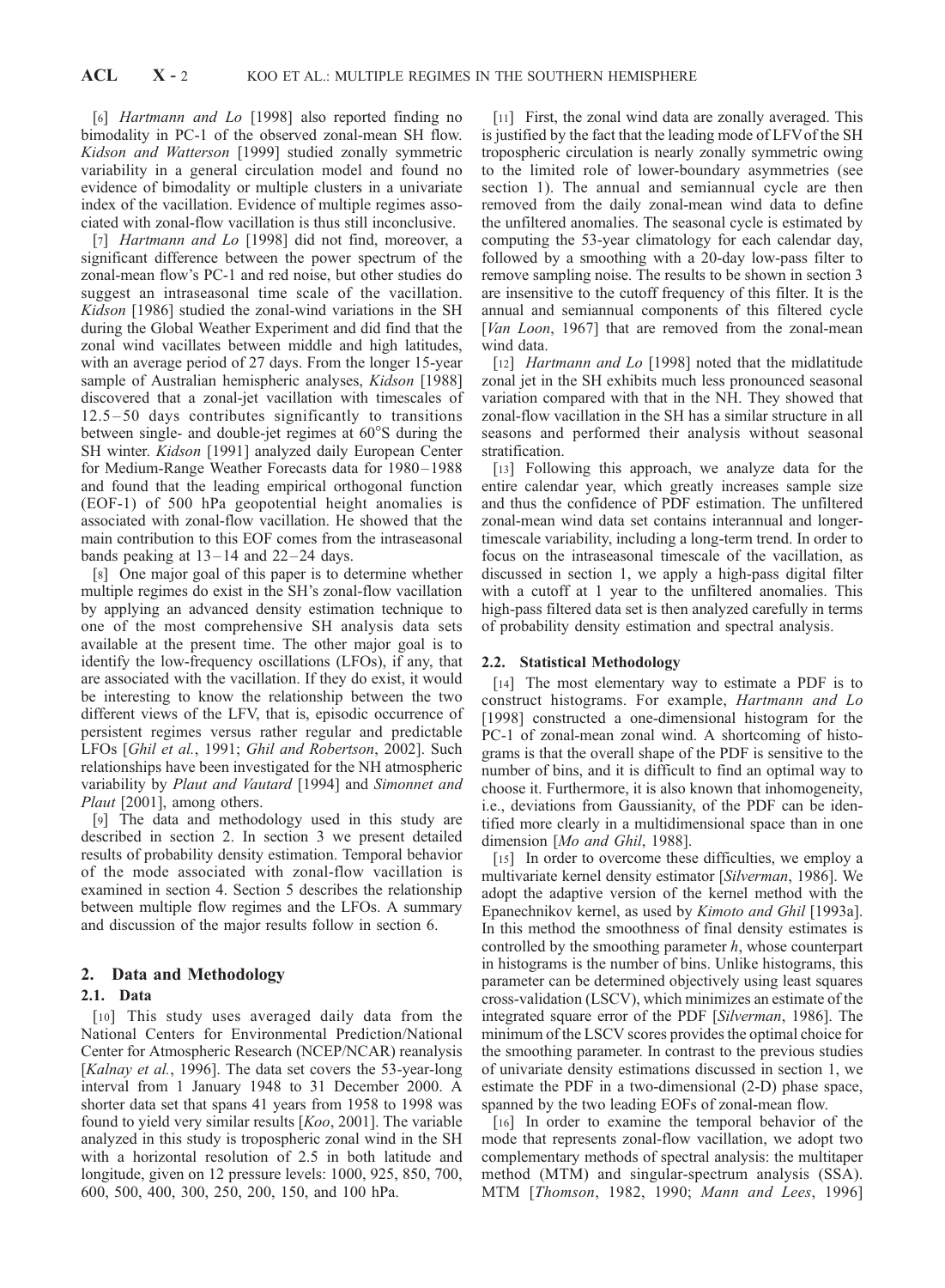provides better and more reliable spectral estimates than the classic Blackman-Tukey correlogram method by using a small set of optimal windows (tapers) that objectively minimize power leakage and reduce estimate uncertainties. We assess statistical significance against a red-noise null hypothesis by fitting a first-order autoregressive (AR(1)) process to the time series, according to the method of Mann and Lees [1996].

[17] SSA [Broomhead and King, 1986; Fraedrich, 1986; Vautard and Ghil, 1989; Vautard et al., 1992] is a form of principal component analysis in the time domain and describes the variability of the time series in terms of its autocovariance structure. Its data-adaptive nature gives SSA an advantage over other spectral methods in detecting anharmonic oscillations of possibly nonlinear origin. An oscillatory component is represented in SSA by a single pair of temporal EOFs, rather than by multiple spectral peaks.

[18] We conduct significance tests of any oscillatory pairs found against a red-noise null hypothesis using the Monte Carlo method of Allen and Smith [1996]. An ensemble of 100 red-noise surrogate time series are generated, each with the same length and the same lag-0 and lag-1 autocorrelation as the time series to be tested. The data and AR(1) noise realizations are then projected onto the EOFs of the data covariance matrix.

## 3. Probability Density Estimation

[19] We apply the kernel density estimator to the highpass filtered data, as described in section 2. EOF analysis is performed, prior to PDF estimation, by diagonalizing the covariance matrix of the zonal-mean flow anomalies.

[20] Figure 1 shows the two leading EOFs, which account for 28.8% and 15.4% of total variance, respectively. Both modes have approximately an equivalent-barotropic vertical structure. Consistent with previous SH observations [Yoden] et al., 1987; Kidson, 1988; Hartmann and Lo, 1998], the first EOF exhibits dipolar variability with opposite anomaly centers near  $40^{\circ}$ S and  $60^{\circ}$ S. The node is located near  $50^{\circ}$ S, which corresponds roughly to the climatological position of the midlatitude, eddy-driven [Hartmann and Lo, 1998] zonal jet. Therefore EOF-1 represents the meridional displacement of the zonal jet from its climatological mean position. The second EOF shows a similar structure to the first EOF, but its two main variability centers are shifted further poleward.

#### 3.1. Choice of Reduced Phase Space

[21] We first consider data scatter in phase space and its implications for PDF estimation. Data scatter in terms of "signal" and "noise" is illustrated in Figure 2, following Kimoto and Ghil [1993a]. In Figures 2a and 2b the abscissa denotes the signal component defined by

$$
\|\mathbf{x}\|_{S} \equiv \left(\sum_{i=1}^{s} c_i^2\right)^{1/2} \tag{1}
$$

and the ordinate indicates the noise component defined by

$$
\|\mathbf{x}\|_{N} \equiv \left(\sum_{i=s+1}^{10} c_i^2\right)^{1/2};\tag{2}
$$



Figure 1. The two leading EOFs of the zonal-mean flow anomalies; see text for details.

here  $c_i$  is the *i*th PC, while  $s = 1$  in Figure 2a and  $s = 2$  in Figure 2b. The diagonal line indicates a signal-to-noise ratio of 1. We have chosen in Figure 2 to truncate the ''noise'' at 10 leading EOFs. These 10 EOFs capture 84.7% of total variance, and the results in the figure are found to be insensitive to increases in this number.

[22] If we take EOF-1 as the sole physical signal of zonalmean flow variability, the majority of the data points fall into the upper triangle of Figure 2a, where the signal-tonoise ratio is  $\sim$ 1. On the other hand, if we let the two leading EOFs be the physical signal, as shown in Figure 2b, the signal-to-noise ratio becomes substantially enhanced. Furthermore, many data points which previously lay near the climatological mean state are now away from the origin. This result implies that if a PDF or histogram is computed using only PC-1, as given by Akahori and Yoden [1997] or Hartmann and Lo [1998], a large fraction of the data points will fall near the origin; hence any bimodality that might be present in the data could be obscured by noise. In order to avoid this situation, we proceed with PDF estimation in a 2- D subspace spanned by the two leading EOFs.

#### 3.2. PDF Estimates for the Entire Data Set

[23] The smoothness of the PDF is determined objectively using LSCV, whose scores are plotted as a function of the smoothing parameter  $h$  in Figure 3. The estimated score has a minimum value at  $h = 0.4$ , although the curve has a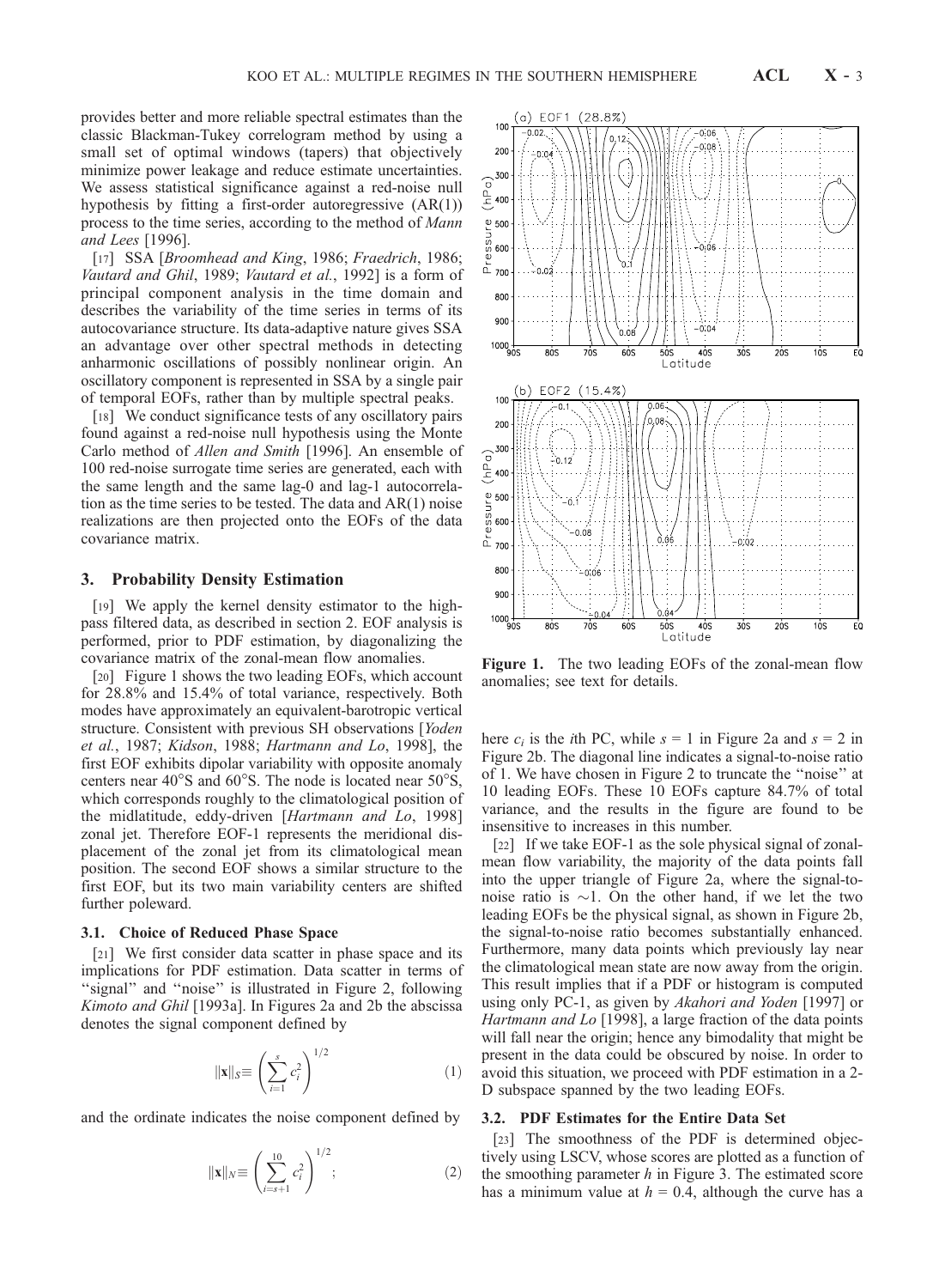

Figure 2. Data scatter in terms of leading EOFs. (a) Abscissa is the root-mean square (RMS) magnitude of anomalies computed using only PC-1, while the ordinate is the RMS magnitude of anomalies using PC-2 through PC-10. (b) Abscissa is the RMS magnitude of anomalies computed with PC-1 and PC-2, while the ordinate is the RMS magnitude of anomalies with PC-3 through PC-10.

fairly broad bottom, with almost equal values at  $h = 0.3$  and 0.4, as is often the case in LSCV.

[24] The PDF in our 2-D phase space is now estimated using the smoothing parameter  $h = 0.4$  and is shown in Figure 4a. A similar but slightly less smooth PDF is obtained with  $h = 0.3$  (not shown). The 2-D PDF has an overall elliptical shape. In the central region a PDF peak and a shoulder attached to it are located slightly away from the center. Despite the large sample size of 18,395 days, the PDF shows deviations from a theoretical bivariate Gaussian.

[25] We quantify the distinction between the visual deviations from Gaussianity in Figure 4a and sampling variability by conducting Monte Carlo simulations. One hundred sets of red-noise time series that have the same length as the original PC time series are generated using a 2-D AR(1) model described in Appendix A. The model parameters are listed in Table 1.

[26] One hundred random PDFs are computed from these synthetic PC time series using the same kernel method with the same smoothing parameter  $h = 0.4$  as in Figure 4a. The percentage of random PDFs so generated that fall short of the PDF values shown in Figure 4a is plotted in Figure 4b, with regions containing values above 95 shaded. Both the peak and the shoulder in Figure 4a are significant at the 95% confidence level. In addition to these regions, a ridge in the first quadrant that extends from the point (0.6, 0.5) to the point (1.0, 1.0) is significant at the 95% confidence level.

[27] In addition to this local test of statistical significance of the PDF we perform a global significance test due to Hsu and Zwiers [2001]. This test determines whether the significant local departures from a Gaussian PDF contribute a globally significant amount of probability. To do so, one integrates an estimated PDF over the areas that were identified as significant in the local test and then ranks this statistic, the so-called IPDF, against the probabilities obtained by integrating the synthetic PDFs over their respective areas of local significance. The global significance test applied to our data indicates that 96% of the synthetic PDFs have an integrated probability that is lower than the corresponding IPDF of the original PC data. We thus conclude that the three major regions shaded in Figure 4b are highly significant locally as well as globally.

## 3.3. PDF Estimate of Quasi-Stationary Data

[28] Various methods for ascertaining the existence of multiple flow regimes in atmospheric data sets have recently



Figure 3. Least squares cross validation (LSCV) scores as a function of the smoothing parameter h.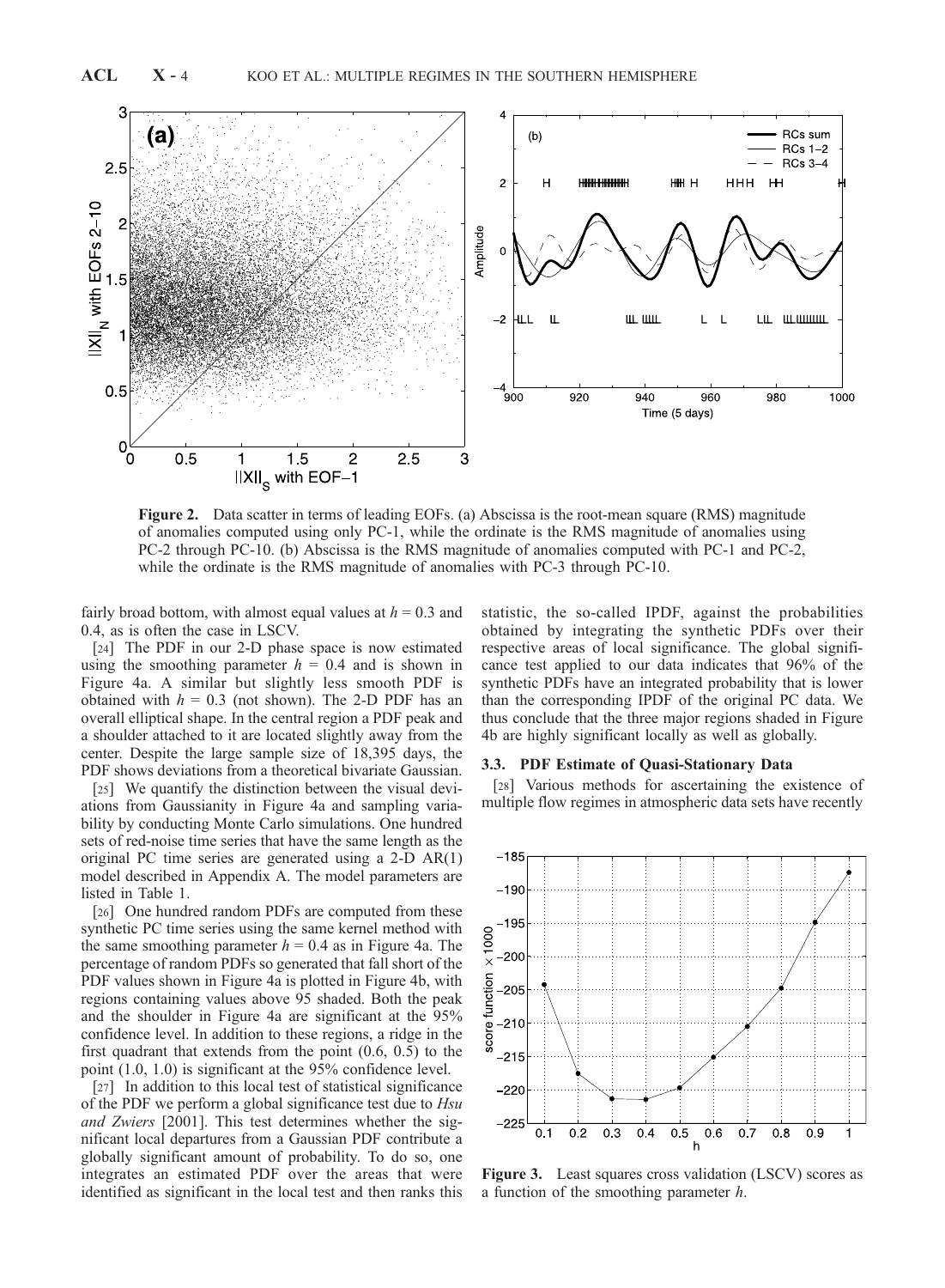

Figure 4. Estimated PDF of the zonal-mean flow anomalies. (a) Two-dimensional PDF in a plane spanned by EOF-1 and EOF-2, with a smoothing parameter of  $h = 0.4$ . Axes are scaled by the standard deviation of PC-1; contours are drawn from 0.01 with interval 0.01. (b) Number, out of 100, of random PDFs that fall short of the PDF values shown in Figure 4a. Contours are drawn from 10 to 90 with interval 10; the regions with values larger than 95 are shaded.

been reviewed by Ghil and Robertson [2002]. In order to corroborate the evidence of recurrent flow regimes identified in Figure 4, we consider a quasi-stationary (QS) data subset. A QS subset can be constructed by selecting samples that are quasi-stationary under a given measure of similarity.

[29] Two different measures, pattern correlation [Mo and Ghil, 1988; Kimoto and Ghil, 1993a] and Euclidean distance [Vautard et al., 1988; Koo, 2001], have been widely used so far. Although these two measures are not entirely independent, they possess complementary characteristics. Pattern correlation is defined as the cosine of angular distance and neglects the amplitude of the anomaly, while Euclidean distance is a Cartesian measure and does not distinguish between changes in pattern and changes in amplitude. Owing to this difference a QS subset based on pattern correlation tends to favor maps with large-amplitude anomalies, while a QS subset based on Euclidean distance has a bias toward small-amplitude anomaly maps that have less meteorological significance.

[30] To illustrate this point, consider two line segments in a 2-D plane that have the same length, but one is located close to the origin and the other one lies far from it. The angular distance between the end points of the line segment that lies close to the origin is much larger than the other one, when viewed from the origin. Thus subsampling based on small angular distance has a bias toward maps with a largeamplitude anomaly. On the other hand, subsampling based on small Euclidean distance has the opposite bias toward maps with small-amplitude anomalies, regardless of their patterns. These small-anomaly samples may be less interesting, since meteorological experience attaches larger physical significance to the pattern of an anomaly relative to its magnitude [Kimoto and Ghil, 1993b].

[31] For these reasons, we construct a QS data subset using both complementary measures of similarity. First, we compute the Euclidean and angular distance between two samples one day apart in 10-D phase space. The relationship between these two measures is shown in Figure 5 as a scatterplot. The two are relatively well correlated: their correlation coefficient is 0.6244. Our QS subset is defined by collecting the points that fall into the lower left corner, below the linear regression line (solid line) and to the left of the mean value of the Euclidean distance (dashed line). These points exhibit quasi-stationarity in terms of both distance measures. The resulting QS subset consists of 6066 maps, which constitute 33.0% of the original data set.

[32] The QS subset is then projected onto the two leading EOFs of the original data that appear in Figure 1. The PDF of the QS subset is estimated using a smoothing parameter of  $h = 0.6$ , as chosen by the LSCV for this subset, and is shown in Figure 6a. The PDF exhibits pronounced bimodality, with two distinct peaks situated far apart along the PC-1 axis. A narrow shoulder is attached to the PDF peak that lies near the positive PC-1 axis. This shoulder runs roughly parallel to the PC-2 axis and it corresponds to the significant ridge identified in Figure 4.

[33] As in section 3.2, we estimate the statistical significance of the two PDF peaks in Figure 6a. First, 100 sets of synthetic PC time series are generated using an AR(1) model in 10 dimensions (10-D), which is a 10-D extension

Table 1. Parameter Estimates for the Linear Stochastic Model

| $E(\mathbf{Z}_i)$ | Ф      |           | Σ      |        |
|-------------------|--------|-----------|--------|--------|
| 0.0000            | 0.9425 | $-0.0611$ | 0.1097 | 0.0139 |
| 0.0000            | 0.0157 | 0.8789    | 0.0139 | 0.1215 |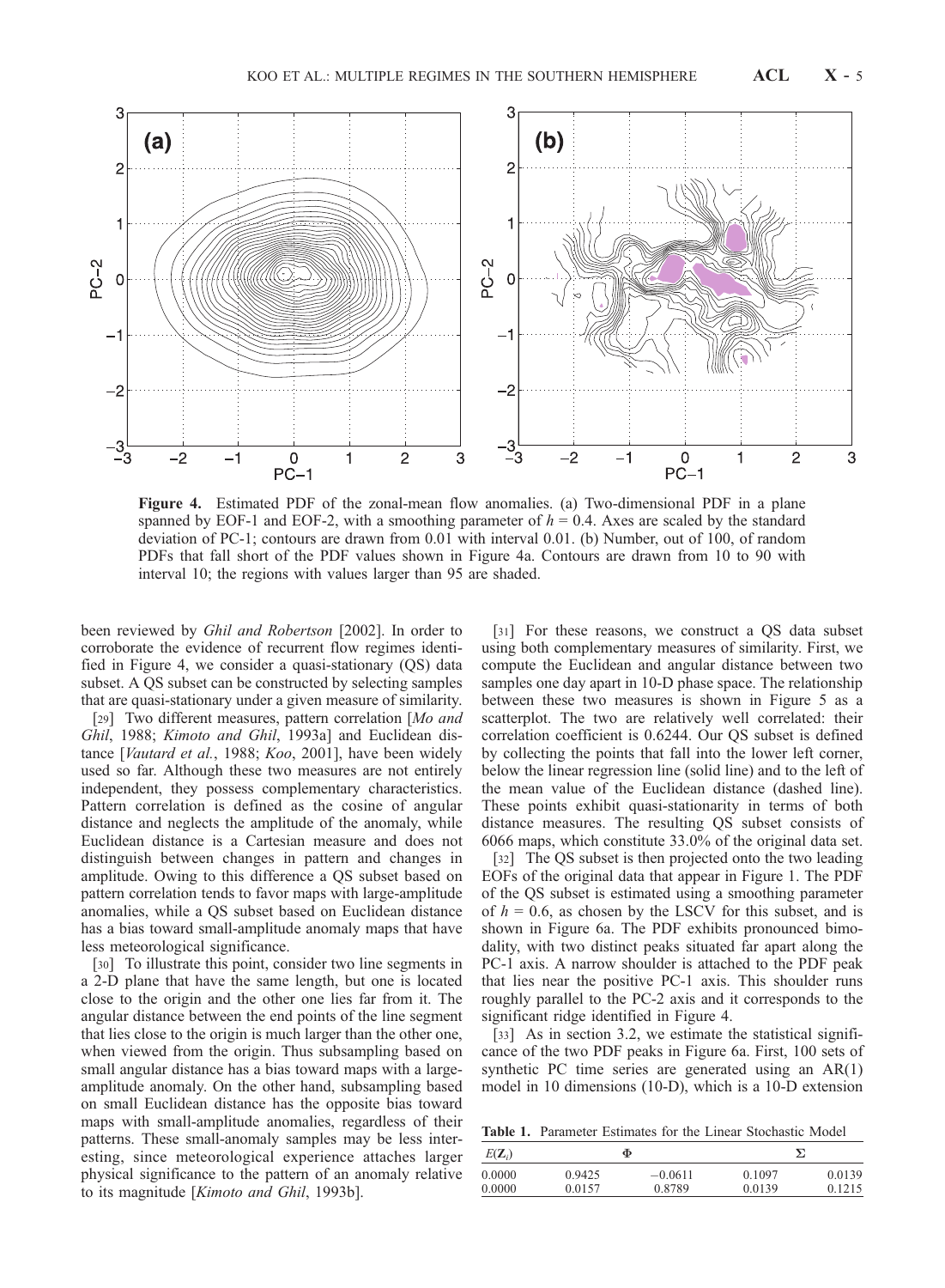

Figure 5. Data scatter in terms of two distance measures. The sloping solid line indicates a least squares linear fit; the vertical dashed line denotes the mean value of the Euclidean distance.

of the linear stochastic model described in Appendix A. All the synthetic time series have the same length as the original PC time series. These synthetic time series are then subject to the same QS sampling and the same PDF estimation. The percentage of the resulting random PDFs that fall short of the QS PDF values shown in Figure 6a is plotted in Figure 6b, with regions containing values above 95 shaded. Both peaks in Figure 6a are significant at the 95% confidence level, and the two regions of high significance are well separated by a narrow neck in the shading.

[34] Owing to our subsampling procedures the synthetic QS subsets do not have the same length as the original QS subset. The median length of the synthetic QS subsets is 5630, which is  $\sim$ 7% shorter than the original QS subset. We have carefully checked whether our QS procedures introduce any bias into the subsequent PDF estimations. First, before any QS subsampling, the scatterplots of the two distance measures for the 10-D synthetic data are visually checked. They are found to be nearly identical to Figure 5. Next, we conducted LSCV for each QS subset of the synthetic data. The optimal value of the smoothing parameter is the same for all synthetic QS subsets and equals the one for the original QS subset.

[35] In addition to Figure 6b, where  $h = 0.6$  is used for both the original and synthetic QS subsets, we repeated the same analysis with the smaller value of  $h = 0.5$  for the synthetic QS subsets, while keeping  $h = 0.6$  for the original QS subset. This intentional bias applies less smoothing to the synthetic QS subsets and thus enhances their PDF peaks preferentially; in spite of this, the result (not shown) remains very similar to Figure 6b.

[36] We also conduct the global significance test of Hsu and Zwiers [2001], as in section 3.2. The global significance test applied to the QS data set indicates that none of the synthetic PDFs have an integrated probability that is greater than the corresponding IPDF of the original QS data. Thus the two PDF peaks in Figure 6a are highly significant, locally as well as globally.

[37] The PDF of the QS subset provides additional evidence of multiple flow regimes that correspond to recurrent and quasi-stationary states of the zonal-mean flow. The difference between the PDFs shown in Figure 4a and Figure 6a demonstrates that transient noise near the time mean state can obscure inherent bimodality present in the full data set.

#### 3.4. Regime Composites

[38] Our PDF estimations shown in Figures 4 and 6 strongly suggest the existence of two or three recurrent



**Figure 6.** Same as Figure 4 but for the QS subset with a smoothing parameter of  $h = 0.6$ . The plus symbol in Figure 4a denotes the two regime centroids (see text for details).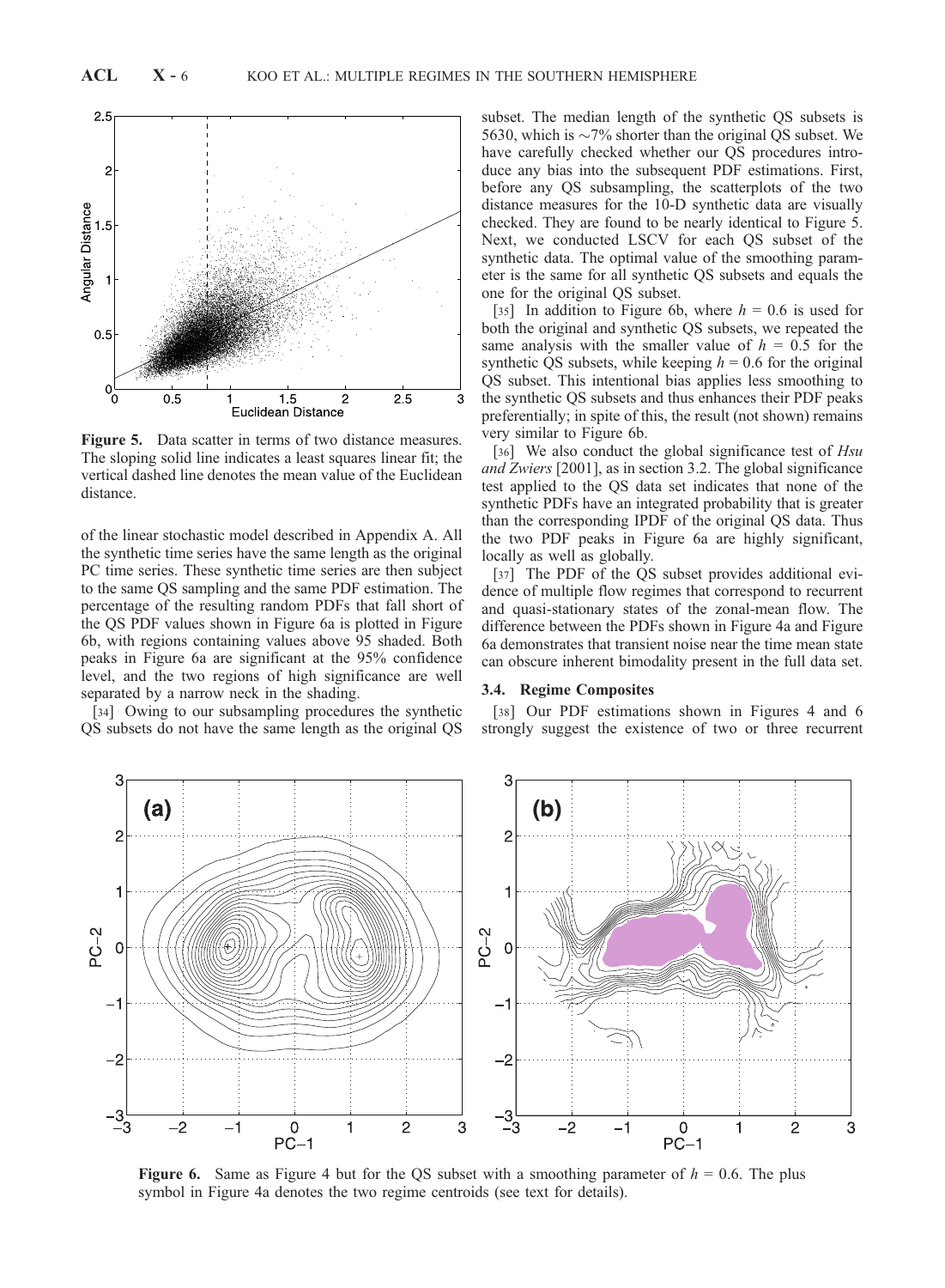

Figure 7. Composites of zonal-mean flow anomalies for the (a) high-latitude and (b) low-latitude regime days. Contour interval is 0.5 m  $s^{-1}$ ; solid contours are positive and dashed ones are negative.

and quasi-stationary regimes. We investigate the physical space picture associated with the two major regimes that are located along the PC-1 axis. First, the two centroids of recurrent and quasi-stationary regimes are defined by the centers of the two PDF peaks in Figure 6a. These regime centroids are precisely located by using the bump-hunting algorithm of Fukunaga and Hostetler [1975] and are denoted by the plus symbol in Figure 6a. We then collect all the points in the full data set that fall within the radius of 1.0 Euclidean distance from these centroids in the 2-D phase space spanned by the two leading EOFs. A total of 5508 and 5168 days out of 18,395 days are assigned to the regimes that are located on the positive and negative PC-1 axis, respectively. Finally, anomaly fields in physical space that corresponds to these selected regime days are composited.

[39] The two flow composites so obtained are plotted in Figure 7. Two distinctively different anomalous zonal-jet states are identified. These two regimes represent the two extreme phases of zonal-flow vacillation, with the jet displaced either poleward (high-latitude regime) or equatorward (low-latitude regime) from its time-mean position.

[40] Figure 8 shows eddy momentum flux anomalies composited with respect to the high- and low-latitude regimes. Two opposite states, relative to the annual cycle, of eddies are clearly visible. During the high-latitude

regime, negative eddy momentum flux anomalies centered near 50°S act to enhance the poleward transport of eastward momentum by eddies. Positive eddy momentum flux anomalies for the low-latitude regime weaken poleward transport of eastward momentum by the eddies. These eddy momentum flux anomalies lead to positive anomalies of momentum flux convergence near  $60^{\circ}$ S and  $40^{\circ}$ S for the high- and low-latitude regime, respectively.

[41] Owing to the stationary eddies in the SH being relatively weak (see Newton [1972] and discussion in section 1 here), eddy momentum forcing of the mean zonal flow comes mostly from transient eddies (not shown). According to Figure 8, this eddy forcing tends to maintain the zonal-mean flow anomalies shown in Figure 7 against surface friction, a result that agrees with previous observational studies [Karoly, 1990; Hartmann and Lo, 1998].

[42] Transformed Eulerian mean diagnostics [Andrews and McIntyre, 1976; Edmon et al., 1980] provide another way to examine wave-mean-flow interaction. In this framework, zonal-mean flow forcing by eddy fluxes of heat and momentum is expressed by the divergence of the Eliassen-Palm flux. Yoden et al. [1987] examined the Eliassen-Palm flux and its divergence for their single- and double-jet regimes and found that larger wave drag maintains a weaker polar night jet in the single-jet regime. Using the same diagnostics, Koo [2001] also showed that total eddy forcing



Figure 8. Same as Figure 7 but for eddy momentum flux. Contour intervals are  $1.0 \text{ m}^2 \text{ s}^{-2}$ .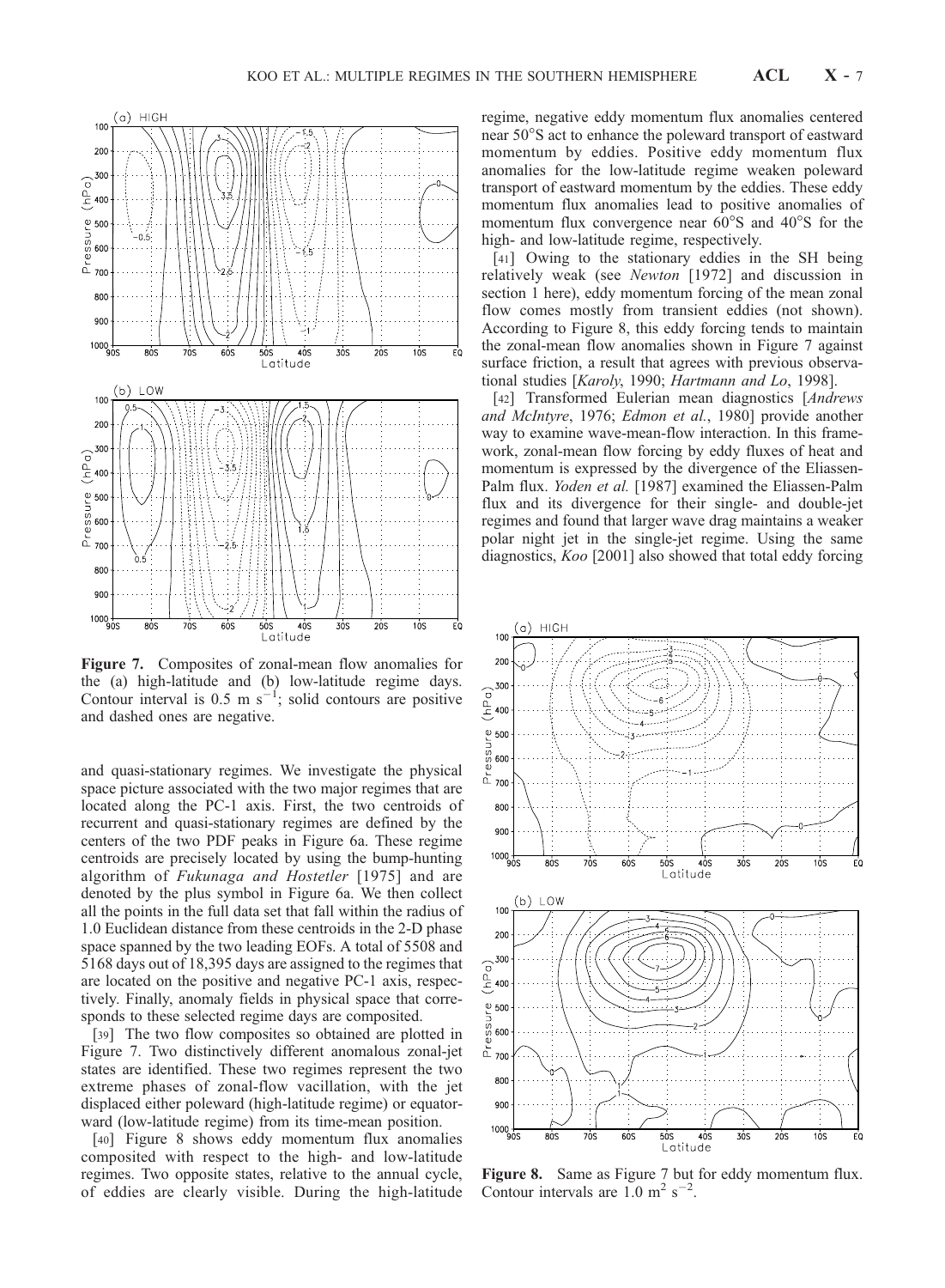

Figure 9. Spectral analysis of the zonal-mean flow's PC-1. (top) A spectrum estimated by the multitaper method (MTM) and (bottom) a spectrum estimated by Monte Carlo singular spectrum analysis (MC-SSA). In the MTM spectrum, solid lines are spectral estimates, while dashed lines represent a 99% confidence level with respect to a red-noise null hypothesis. In the MC-SSA spectrum, the confidence intervals are bounded by the 5% and 95% percentiles of Monte Carlo simulations of a red-noise process.

acts to maintain the high- and low-latitude regimes against surface friction.

## 4. Spectral Analysis

[43] In this section we critically examine any evidence of low-frequency oscillations (LFOs) that are associated with atmospheric zonal-flow vacillation. To do so, two advanced spectral analysis techniques, MTM and SSA (see section 2.2 and Ghil et al. [2002]), are applied to the leading PC of the zonal-mean flow anomalies that are high-pass filtered at 1 year.

[44] Similar results were obtained from a multichannel SSA analysis of the two leading PCs. The spatiotemporal patterns of the oscillatory modes were found to be dominated by the leading PC (not shown). We therefore restrict for simplicity the presentation of the results to those obtained by analyzing PC-1.

[45] As a first step, 5-day nonoverlapping box-car averages of the PC-1 time series are taken in order to focus on intraseasonal timescales. We then apply both MTM and SSA to the resulting time series. In MTM, 39 tapers are used; these yield a half-bandwidth spectral resolution of 0.013 cycle/(5 days). In SSA, we chose a lag window of  $M = 30$  to target intraseasonal oscillatory modes; this allows a window width of 150 days that corresponds very approximately to a spectral resolution of  $1/M = 0.033$  cycle/(5 days).

[46] The resulting spectra are shown in Figure 9. Both independent estimation algorithms identify two common oscillatory components with peaks near 135 and 70 days. Both oscillatory components are statistically significant at the 99% confidence level by MTM [Mann and Lees, 1996] and at the 95% level using SSA. MTM identifies two additional peaks near 30 and 25 days, which are statistically significant at the 99% level. These oscillatory components are not found to be highly significant by SSA for the full 53-year data set on which we have based most of our analyses (see section 2.1); the 30-day peak is significant, though, at the 95% level when applying SSA to the shorter data set that covers the 41 years from 1958 to 1998 [Koo, 2001].

[47] We have also examined oscillatory components in the unfiltered PC-1 time series (not shown). MTM finds the same three oscillatory components as in the results of the high-pass filtered data set above. The 70- and 30-day oscillations are significant at the 99% level, and the 135 day oscillation is significant at the 95% level.

[48] The fact that the 70-day oscillation's period is close to one half of the 135-day period suggests that it might be a harmonic of the 135-day oscillation. We investigated whether the two oscillations are phase-locked, using a method similar to that of Plaut and Vautard [1994], Dettinger and Ghil [1998], and Moron et al. [1998]. Little evidence was found to support this possibility (not shown).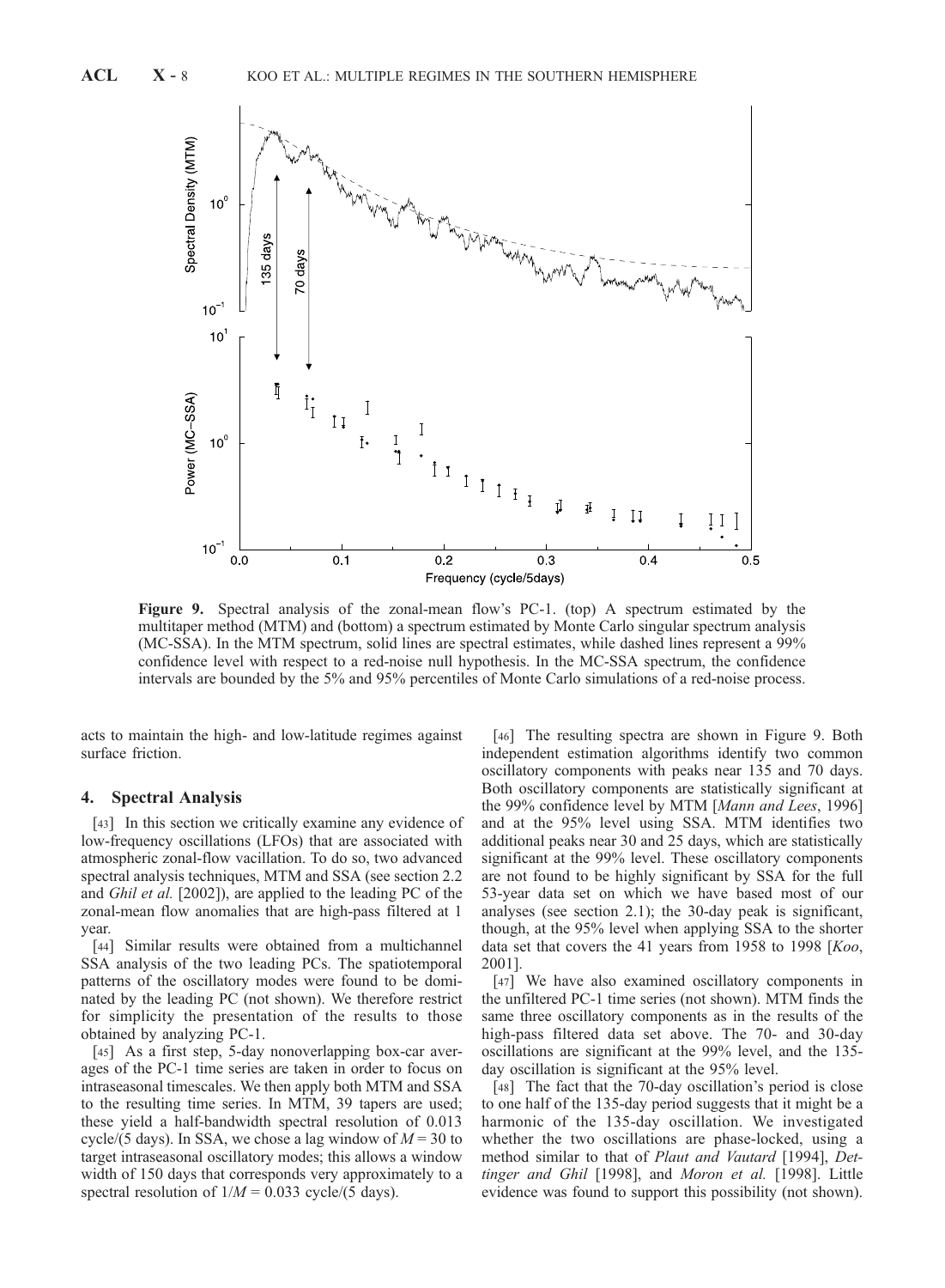

Figure 10. Comparison between regime episodes and oscillation phases for a sample interval of 18 August 1961 to 31 December 1962. (a) 5-day mean PC-1 (light solid line) and its reconstructed components (RCs 1-4; heavy solid line) using a 150-day SSA window. Regime chronology is also displayed using the symbols H and L to indicate the high- and low-latitude events, respectively. (b) Decomposition of the reconstruction of Figure 10a, shown here also as heavy solid, into two separate RC pairs. Light solid lines are RCs  $1-2$  (T = 135 days), and dashed lines are RCs  $3-4$  (T = 70 days), where T refers to the approximate period of oscillation.

[49] We now inspect the two oscillatory components within a sample period of 505 days, between 18 August 1961 and 31 December 1962. Figure 10 shows the two pairs of reconstructed components (RCs),  $1-2$  and  $3-4$ , which represent the two SSA oscillatory components found in Figure 9, along with the box-car filtered PC-1 time series. These RC pairs are narrowband-filtered versions of the time series, where the filters are derived data-adaptively from the time series itself in order to maximize the variance captured [Ghil and Vautard, 1991; Vautard et al., 1992]. The two RC pairs account for 28.0% and 21.0% of the variance of the PC-1 time series, respectively. Their sum (heavy solid line in Figure 10a) traces well, in general, the excursions of the PC-1 time series (light solid line in Figure 10a).

[50] As part of the work discussed in section 3, a socalled regime chronology was computed on the basis of daily data. In order to compare the daily regime chronology with the time evolution of the 5-day filtered PC-1 and its RCs, we use the following ad hoc procedure. First, values of  $+1$  and  $-1$  are assigned to the days classified as belonging to the high-latitude and low-latitude regimes, respectively. The days that are not classified into either of the regimes are assigned a value of zero. We then take 5-day nonoverlapping box-car averages of the resulting time series. If a 5-day average value is  $\geq 0.6$ , the corresponding 5-day time span is considered to belong to the high-latitude regime. Similarly, if this value is  $\leq -0.6$ , the corresponding time span is assigned to the low-latitude regime.

[51] In this way, the daily regime chronology is converted to the 5-daymean chronology that is shown in Figure 10 by using the symbols  $H$  and  $L$ . Despite the somewhat ad hoc nature of the procedure, both regimes in the chronology tend to agree rather well with extrema in the 5-day mean PC-1 time series. Furthermore, the occurrence of either regime often coincides with extrema in one of the individual RC pairs. This correspondence is further investigated in section 5.

# 5. Multiple Flow Regimes and Low-Frequency **Oscillations**

[52] Good visual correspondence between the regime chronology and the time evolution of the LFOs in Figure 10 suggests complementarity between these two distinct descriptions of midlatitude LFV. This possibility was proposed by Ghil and Childress [1987, chapter 6] and by Kimoto and Ghil [1993b]. Plaut and Vautard [1994] examined it in detail for the NH's Atlantic-European region.

[53] To further explore the relationship between each LFO and regime events, the evolution of zonal-flow regime events in a planes panned by each RC pair and its tendency RC is plotted in Figure 11, following Plaut and Vautard [1994]. The high-latitude (heavy grey segments) and lowlatitude (light black segments) regimes correspond quite well to the two opposite phases of both the 135-day and the 70-day oscillations. The results shown in Figure 10 and Figure 11 suggest that zonal-mean flow regimes are associated with the slow phases of the 135-dayand 70-day oscillatory modes in the PC-1 time series.

[54] The general correspondence between the zonal-flow regimes and the slow phases of the LFOs implies that transitions between the high- and low-latitude regimes may not be entirely driven by random perturbations. This provides hope for improved long-range forecasts of zonalmean flow regimes, since oscillations are, by nature, more predictable than episodic regime events. Better predictions of zonal-flow regimes would benefit medium- to long-range weather forecasts owing to the close links between variations in the upper-level jet's position and intensity, on the one hand, and changes in synoptic-scale weather patterns,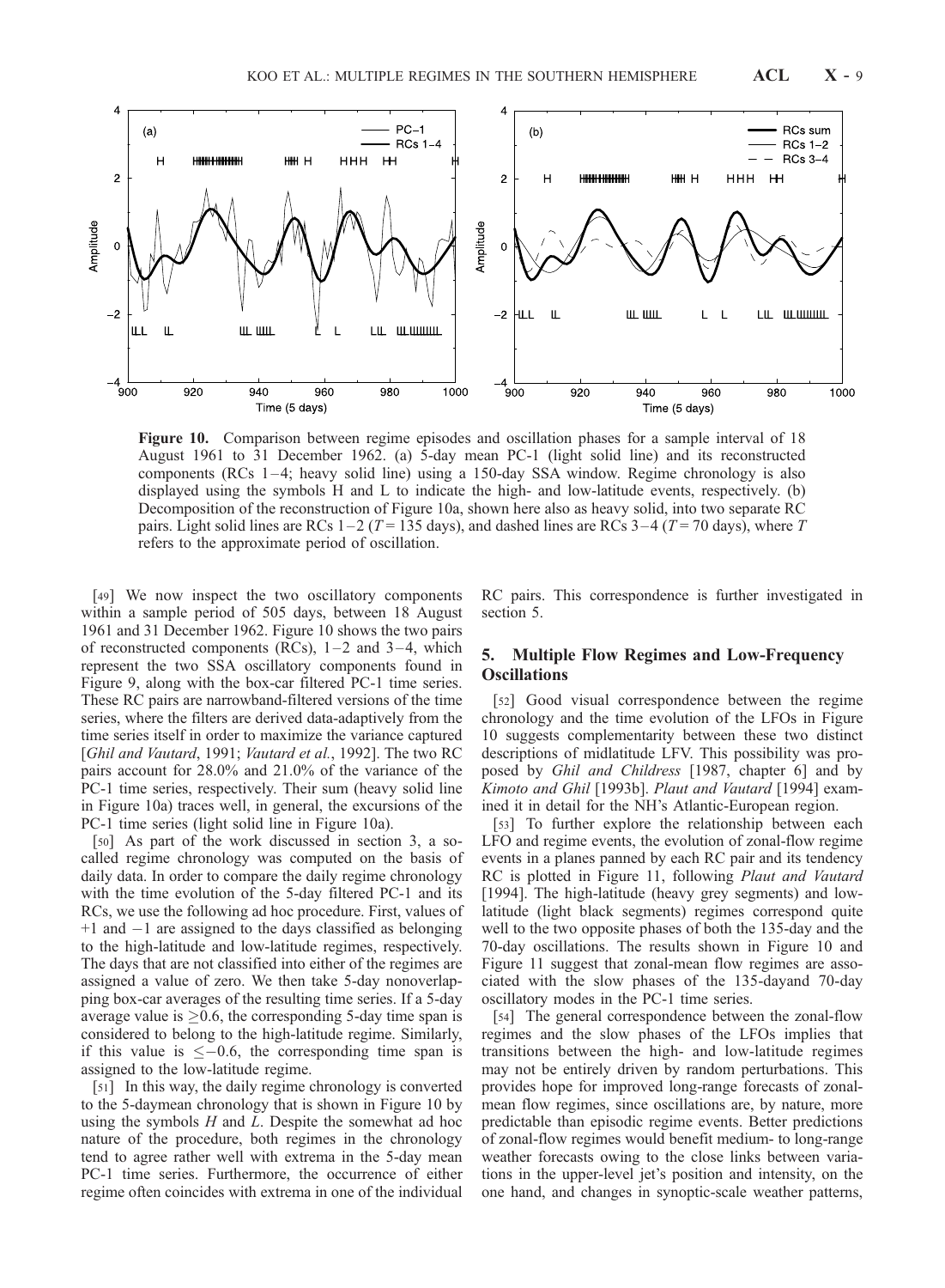

Figure 11. Regime events projected onto the plane spanned by the RCs and their tendency: (a) 135-day and (b) 70-day oscillations. The high-latitude regime events are denoted by heavy grey segments, while the low-latitude regime events are indicated by light black segments. The tendencies  $\Delta RC$  are defined by the centered finite difference between two RC values 2 days apart, divided by the time elapsed.

on the other. For example, using the multidecadal simulations of a general circulation model, Watterson [2000] showed that the vacillation is closely related to low-frequency variations of many meteorological variables, such as temperature, surface pressure, cloud cover, and rainfall.

[55] We illustrate next how the phase information of the 70-day oscillation could be used as a predictor for the two extreme phases of zonal-flow vacillation. Similar results were obtain edusing the 135-day oscillation (not shown). It is the extreme events with very large amplitudes in zonalmean flow anomalies that have the greatest meteorological impact. We focus, therefore, on high- and low-latitude states that have normalized PC-1 amplitude  $>1.0$ , rather than on the regimes as a whole. Similar but slightly less striking results are obtained when the high- and low-latitude regimes are considered (not shown).

[56] We define a phase category of an LFO as follows. The LFO is represented by the scalar sum  $Y(t_i) = Y_i$  of an RC pair; its instantaneous phase  $\phi_i$  is defined as the angle between the instantaneous vector  $(Y_i, Y_i)$  and the vector  $(0, 1)$ , where  $\dot{Y}_i$  is the local tendency of  $Y_i$ . Each phase  $\phi_i$  is then assigned to one of eight phase categories. These categories are constructed by dividing the interval  $(0, 2\pi)$ into eight equally populated segments so that each phase category contains the same number of  $\phi_i$ .

[57] Figure 12 shows the conditional probability of the zonal-mean flow states occurring at lead times of 0 to 200 days when the phase category of the 70-day oscillation is known on day 0. Conditional probabilities are plotted for phase categories 3 and 7 when predicting the high- and lowlatitude states, respectively. Given the condition that the current phase of the70-day oscillation is in category 3, the probability of occurrence of the high-latitude state 65 days later is  $\sim$  57% higher than the unconditional climatological forecast, and it is  $\sim$ 91% higher than the persistence forecast.

[58] Conditional probabilities for the low-latitude state are even higher than those for the high-latitude state at the same lead time. For example, when the current phase of the 70-dayoscillation is in category 7, the probability of occurrence of the low-latitude state 70 days later is  $\sim$ 84% higher than the unconditional climatological forecast, and it is  $\sim$ 120% higher than the persistence forecast.

[59] We have repeated the above analysis with the 135 day oscillatory component. The results (not shown) are actually somewhat better than those obtained for the 70 day component (Figure 12). At 70-day lead, for example, the conditional probabilities of high- and low-latitude states are  $\sim$ 85% and 105% higher than the respective unconditional probabilities.

## 6. Concluding Remarks

[60] We have examined the evidence for multiple zonalmean flow regimes in Southern Hemisphere (SH) observations. A kernel density estimator was applied to the 53-yearlong daily NCEP/NCAR reanalysis data set in order to compute the probability density function (PDF) of the zonal-mean zonal flow. Anomalies of the zonal-mean flow were high-pass filtered at 1 year to focus on intraseasonal variability.

[61] In the reduced phase space spanned by the two leading EOFs the PDF deviates significantly from a bivariate Gaussian, despite the large sample size (Figure 4a). The deviations include a PDF peak, a shoulder attached to it, and a separate PDF ridge. All three features in the PDF are found to be significant at the 95%confidence level against a red-noise null hypothesis (Figure 4b).

[62] A data subset that represents quasi-stationary (QS) zonal-jet states exhibits two pronounced PDF peaks that are far away from the climatological mean state and a narrow shoulder attached to one of the two peaks (Figure 6a). Compared with the PDF of the full data set (Figure 4a), this pronounced bimodality in the QS subset (Figure 6a) demonstrates that transient noise near the time-mean state obscures the inherent bimodality present in the original data.

[63] Our estimated PDFs (Figures 4 and 6) provide strong evidence for multiple regimes in the SH observations' zonalmean flow. As discussed in section 1, no conclusive evi-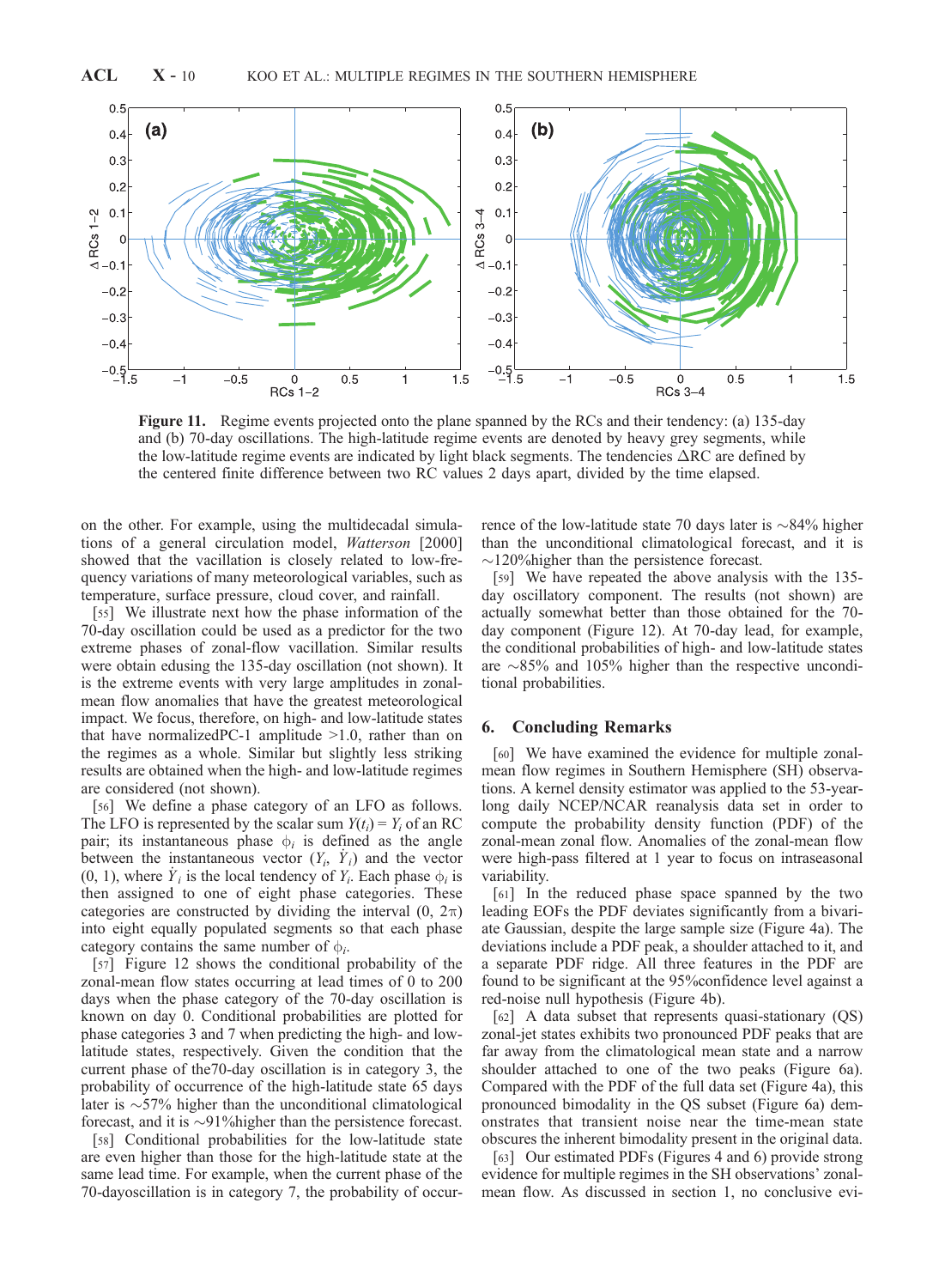

Figure 12. Probability of occurrence of (a) high-latitude and (b) low-latitude states, given the phase category of the 70-day oscillation. Heavy horizontal dashed lines indicate climatological probability, and heavy solid curves denote persistence forecasts. Light solid curves with filled circles indicate predictions based on phase information of the 70-day oscillation.

dence concerning this issue was found in previous studies. The major difference between those studies and the present results resides in our use of bivariate density estimators, while previous studies only applied univariate estimators. The analysis of the signal-to-noise ratio (Figure 2) demonstrates the necessity of describing the signal in a reduced phase space having dimension higher than one. We have found that a PDF estimated using PC-1 only does not yield strong evidence of either bimodality or multiple regimes (not shown).

Conditional Probability

[64] Composites of the two major regimes describe the two opposite phases of zonal-flow vacillation (Figure 7): the jet is displaced either poleward (high-latitude regime) or equatorward (low-latitude regime) from its time mean position. The latitudinal shift of the zonal jet's maximum entails other changes in its profile as well. In fact, when the subtropical jet is strong, for example during the SH winter, zonal-flow vacillation describes the changes in the velocity profile of the midlatitude jet, with a broader or narrower maximum, as well as the changes in its intensity.

[65] Composites of eddy momentum flux for the highand low-latitude regime days (Figure 8) indicate that the two zonal-flow regimes are maintained by transient-eddy forcing against surface friction. This diagnostic result is consistent with the findings of previous observational studies [Yoden et al., 1987; Karoly,1990; Hartmann and Lo, 1998] and of our own modeling studies [Koo, 2001; Koo and Ghil, 2002].

[66] Two advanced spectral analysis techniques, MTM and SSA, have been applied to the 53-year-long PC-1 time series of the zonal-mean flow data from the NCEP/NCAR reanalysis. Both MTM and SSA spectra exhibit two common oscillatory modes, with peaks near 135 and 70days. Both peaks are statistically significant at the 99%confidence level using MTM and at the 95% level according to SSA(Figure 9). The 70-day peak is reminiscent of the 70 dayoscillation of Plaut and Vautard [1994] that exhibits variations in the North Atlantic jet's position and amplitude.

[67] The two leading RC pairs,  $1-2$  and  $3-4$ , represent our two oscillatory modes. Together, they account for 49% of the variance of the PC-1 time series. Their sum traces well, in general, the excursions of the PC-1 time series that are associated with both high- and low-latitude regime events (Figure 10).

[68] Atmospheric LFV in the Northern Hemisphere (NH) extratropics is characterized by the intermittent occurrence of multiple flow regimes, as well as by low-frequency oscillations (LFOs) that rise above a chaotic background [Ghil, 1987; Ghil et al., 1991; Kimoto and Ghil, 1993b; Itoh and Kimoto, 1999].We have shown that zonal-flow vacillation in the SH also exhibits both of these complementary aspects. The fairly good, albeit imperfect, correspondence between the regime chronology and the time evolution of the PC-1 reconstruction by the oscillatory components in Figure 10 supports this complementarity between the two different descriptions of LFV [Ghil and Robertson, 2002].

[69] Further examination of the relationship between the zonal-flow regimes and the LFOs in the PC-1 time series shows that the high-and low-latitude regimes are often associated with the slow phases of the 135- and 70-day oscillatory components (Figure 11). By extending certain ideas of successive bifurcation theory [Eckmann, 1981; Ghil and Childress, 1987, chapter 6], Kimoto and Ghil [1993b] hypothesized that some of the observed flow regimes may correspond to slow phases of a destabilized limit cycle, which exists as a stable closed orbit for lower values of certain external parameters. Itoh and Kimoto [1999] examined the relationship between multiple flow regimes and LFOs in the NH. Using an idealized atmospheric model, they presented supporting evidence for the above hypothesis. Our findings about midlatitude zonal-jet dynamics in the SH are also consistent with *Kimoto and Ghil's* [1993b] hypothesis.

[70] The fact that the two dominant zonal-flow regimes are often associated with the LFOs' slow phases provides hope for improved long-range forecasts of zonal-flow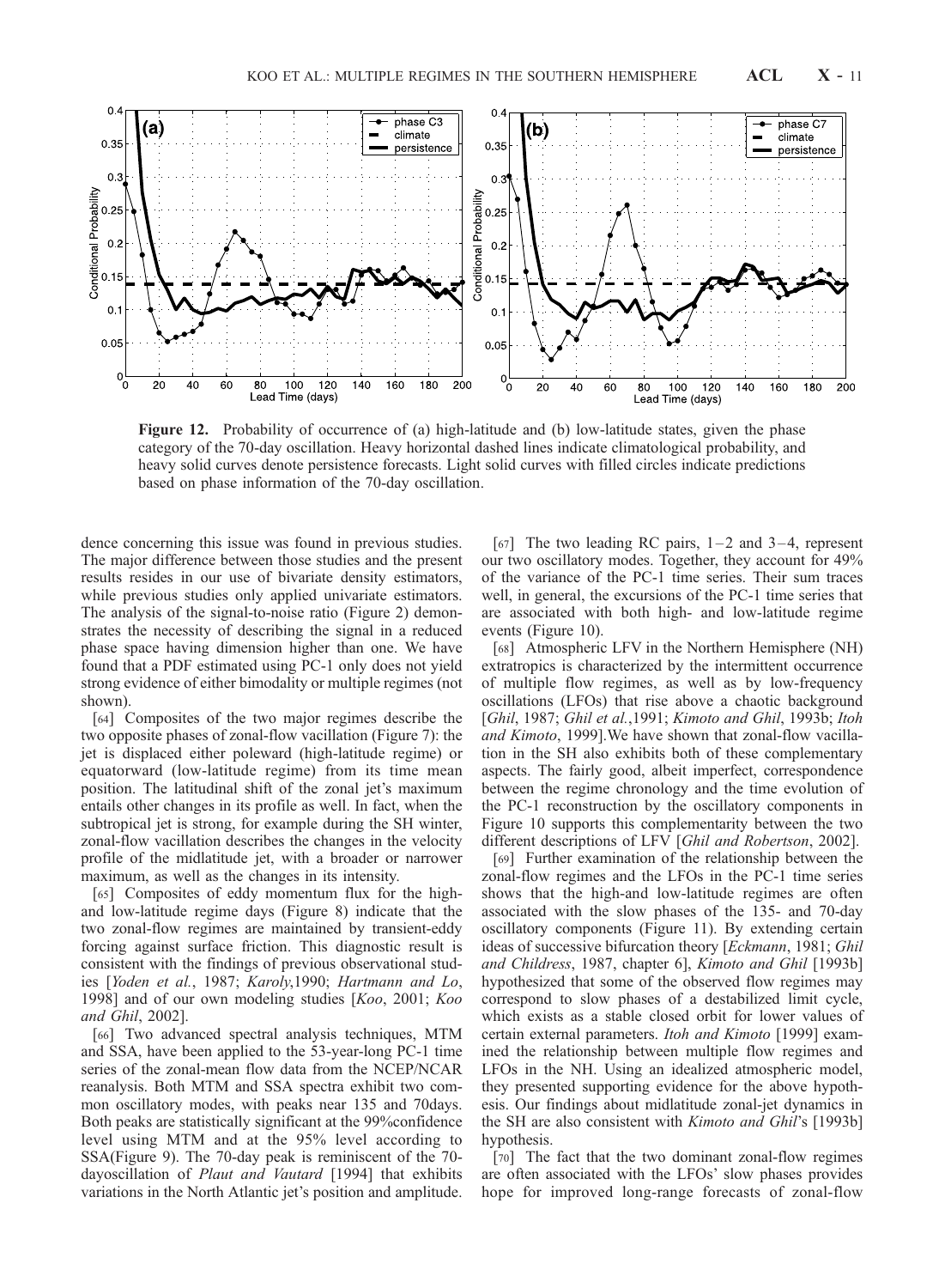regimes, contrary to a stochastic view of regime transitions. Kidson and Watterson [1999] reported that regression-based forecasts of the high- and low-latitude states achieved only marginal improvements over Markovian decay at intervals of a few days, by inclusion of momentum flux as a predictor.

[71] In Figure 12 we showed that LFO phase information could have some value as a predictor for the extreme phases of zonal-flow vacillation, although rapid transitions between the two are still difficult to locate and predict. The full realization of this promise will require considerably more work that uses advanced statistical, as well as hybrid dynamical-statistical methods [Ghil, 1987; Strong et al., 1995; Ghil and Jiang, 1998].

# Appendix A: Linear Stochastic Model for the Null Hypothesis

[72] In order to test the statistical significance of the observed PDF, we formulate a null hypothesis that the observed bivariate PC time series cannot be distinguished from a bivariate AR(1) process [Gardiner, 1985]. One hundred sets of red-noise time series that have the same length as the original PC time series aregenerated using the 2-D AR(1) model described below.

[73] Our 2-D AR(1) model takes the form

$$
\mathbf{Z}'_i = \mathbf{\Phi} \mathbf{Z}'_{i-1} + \mathbf{W}_i, \tag{A1}
$$

where the vector red-noise time series  $\mathbf{Z}'_i$ , the autoregressive coefficient matrix  $\Phi$ , and the white-noise shock  $W_i$  are given by

$$
\mathbf{Z}'_i = \begin{pmatrix} z'_{1,i} \\ z'_{2,i} \end{pmatrix}, \mathbf{\Phi} = \begin{pmatrix} \phi_{11} & \phi_{12} \\ \phi_{21} & \phi_{22} \end{pmatrix}, \mathbf{W}_i = \begin{pmatrix} w_{1,i} \\ w_{2,i} \end{pmatrix}.
$$

Deviations from the time mean are denoted by  $()'$ ; for example,

$$
\mathbf{Z}'_i = \mathbf{Z}_i - E(\mathbf{Z}_i),
$$

where  $E()$  is the expectation.

[74] The parameters to be estimated in this model are the time mean of the red-noise time series  $E(\mathbf{Z}_i)$ , the autoregressive coefficient matrix  $\Phi$ , and the lag-0 covariance matrix of the white-noise shock  $\Sigma$ . The time mean  $E(\mathbf{Z}_i)$ is estimated from the original PC time series  $X_i$ ,

$$
E(\mathbf{Z}_i) = E(\mathbf{X}_i) = E\begin{pmatrix} x_{1,i} \\ x_{2,i} \end{pmatrix}.
$$
 (A2)

[75] In order to estimate  $\Phi$  and  $\Sigma$  we define the covariance matrix at lag  $k$  of the red-noise time series as follows:

$$
\Gamma(k) = Cov(\mathbf{Z}_i, \mathbf{Z}_{i+k}) = \begin{bmatrix} \gamma_{11}(k) & \gamma_{12}(k) \\ \gamma_{21}(k) & \gamma_{22}(k) \end{bmatrix} = Cov(\mathbf{Z}_{i-k}, \mathbf{Z}_i).
$$

The two diagonal elements of  $\Gamma(k)$  correspond to the autocorrelations, and its two off-diagonal elements account

for the cross-correlations. The covariance matrix  $\Gamma(k)$  of the red noise is also estimated from the original PC time series, as in the time mean estimate, so that the original PC time series and the red-noise time series have the same mean and covariance structure.

[76] From equation (A1) we have

$$
E\left[\mathbf{Z'}_{i-k}\left(\mathbf{Z'}_{i}^{\mathrm{T}}-\mathbf{Z'}_{i-1}^{\mathrm{T}}\mathbf{\Phi}^{\mathrm{T}}\right)\right]=E\left[\mathbf{Z'}_{i-k}\mathbf{W}_{i}^{\mathrm{T}}\right],\tag{A3}
$$

where  $()^T$  denotes the transpose of the vector or matrix. From the definition of white noise

$$
Cov(\mathbf{W}_i, \mathbf{W}_{i+k}) = \mathbf{0}, \qquad k \neq 0.
$$

Using this property, equation (A3) for  $k = 1$  leads to the Yule-Walker equation

$$
\Gamma(1) - \Gamma(0)\Phi^{T} = 0.
$$

The Yule-Walker estimate of the autoregressive coefficient matrix  $\Phi$  is given by

$$
\Phi = \Gamma^{T}(1)\Gamma^{-1}(0). \tag{A4}
$$

[77] Finally, equation (A3) for  $k = 0$  results in the estimate of the lag-0 covariance matrix of the white-noise shock,

$$
\Sigma = \Gamma(0) - \Gamma^{T}(1)\Phi^{T} = \Gamma(0) - \Gamma^{T}(1)\Gamma^{-1}(0)\Gamma(1). \tag{A5}
$$

Equations (A2), (A4), and (A5) provide all the parameters needed to define the 2-D AR(1) model of equation (A1).

[78] Acknowledgments. We acknowledge the NOAA-CIRES Climate Diagnostics Center, at Boulder, Colorado for providing the NCEP/NCAR Reanalysis data, which is available freely online at http://www.cdc.noaa. gov. It is a pleasure to thank two anonymous reviewers for their helpful and constructive comments. This research was supported by NSF Grant ATM 00-82131 (MG), NASA Grant NAG5-7294 (MG), DOE Grant DE-FG03- 98ER62615 (AWR), and a Chancellor's Dissertation Year Fellowship at the University of California, Los Angeles (SK).

#### References

- Akahori, K., and S. Yoden, Zonal flow vacillation and bimodality of baroclinic eddy life cycles in a simple global circulation model, J. Atmos. Sci., 54, 2349-2361, 1997.
- Allen, M. R., and L. A. Smith, Monte Carlo SSA: Detecting irregular oscillations in the presence of colored noise, J. Clim., 9, 3373 – 3404, 1996.
- Andrews, D. G., and M. E. McIntyre, Planetary waves in horizontal and vertical shear: The generalized Eliassen-Palm relation and the mean zonal acceleration, J. Atmos. Sci., 33, 2031 – 2048, 1976.
- Broomhead, D. S., and G. King, Extracting qualitative dynamics from experimental data, *Physica D*, 20, 217-236, 1986.
- Dettinger, M. D., and M. Ghil, Seasonal and interannual variations of atmospheric  $CO<sub>2</sub>$  and climate, *Tellus, Ser. B.*, 50, 1-24, 1998.
- Eckmann, J.-P., Roads to turbulence in dissipative dynamical systems, Rev. Mod. Phys., 53, 643-654, 1981.
- Edmon, H. J., B. J. Hoskins, and M. E. McIntyre, Eliassen-Palm cross sections for the troposphere, J. Atmos. Sci., 37, 2600-2616, 1980.
- Fraedrich, K., Estimating the dimensions of weather and climate attractors, J. Atmos. Sci., 43, 419 – 432, 1986.
- Fukunaga, K., and L. D. Hostetler, The estimation of the gradient of a density function, IEEE Trans. Inf. Theory, IT-21, 32-40, 1975.
- Gardiner, C. W., Handbook of Stochastic Methods, 442 pp., Springer-Verlag, New York, 1985.
- Ghil, M., Dynamics, statistics, and predictability of planetary flow regimes, in Irreversible Phenomena and Dynamical Systems Analysis in the Geo-